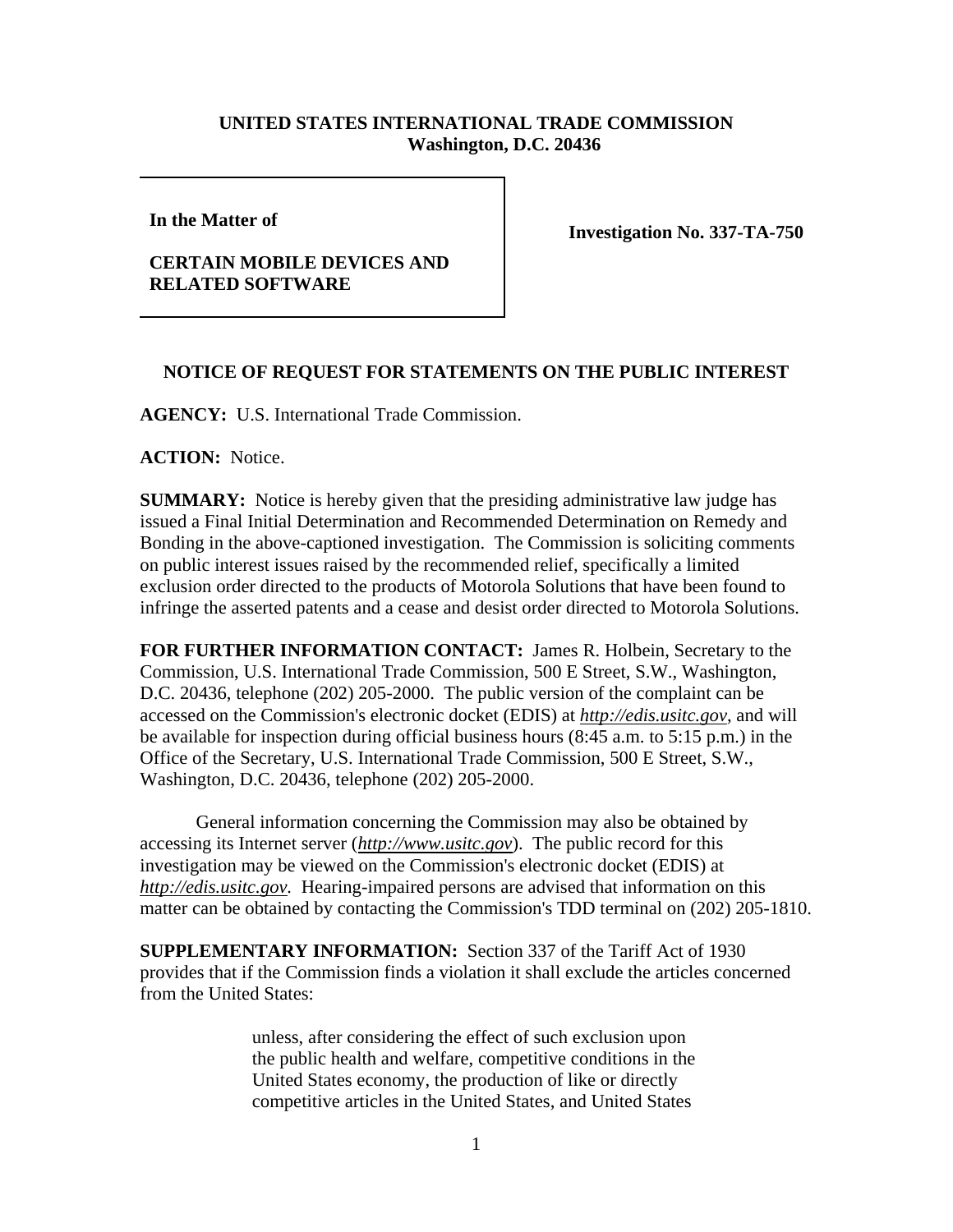consumers, it finds that such articles should not be excluded from entry.

19 U.S.C. § 1337(d)(1). A similar provision applies to cease and desist orders. 19 U.S.C.  $$1337(f)(1).$ 

The Commission is interested in further development of the record on the public interest in these investigations. Accordingly, members of the public are invited to file submissions of no more than five (5) pages, inclusive of attachments, concerning the public interest in light of the administrative law judge's Recommended Determination on Remedy and Bonding issued in this investigation on January 13, 2012. Comments should address whether issuance of a limited exclusion order and a cease and desist order in this investigation would affect the public health and welfare in the United States, competitive conditions in the United States economy, the production of like or directly competitive articles in the United States, or United States consumers.

In particular, the Commission is interested in comments that:

- (i) explain how the articles potentially subject to the recommended orders are used in the United States;
- (ii) identify any public health, safety, or welfare concerns in the United States relating to the recommended orders;
- (iii) identify like or directly competitive articles that complainant, its licensees, or third parties make in the United States which could replace the subject articles if they were to be excluded;
- (iv) indicate whether complainant, complainant's licensees, and/or third party suppliers have the capacity to replace the volume of articles potentially subject to the recommended exclusion order and/or a cease and desist order within a commercially reasonable time; and
- (v) explain how the limited exclusion order and cease and desist order would impact consumers in the United States.

Written submissions must be filed no later than by close of business on February 22, 2012.

Persons filing written submissions must file the original document electronically on or before the deadlines stated above and submit 8 true paper copies to the Office of the Secretary by noon the next day pursuant to section 210.4(f) of the Commission's Rules of Practice and Procedure (19 C.F.R. 210.4(f)). Submissions should refer to the investigation number ("Inv. No. 337-TA-750") in a prominent place on the cover page and/or the first page. (*See* Handbook for Electronic Filing Procedures, http://www.usitc.gov/secretary/fed\_reg\_notices/rules/handbook\_on\_electronic\_